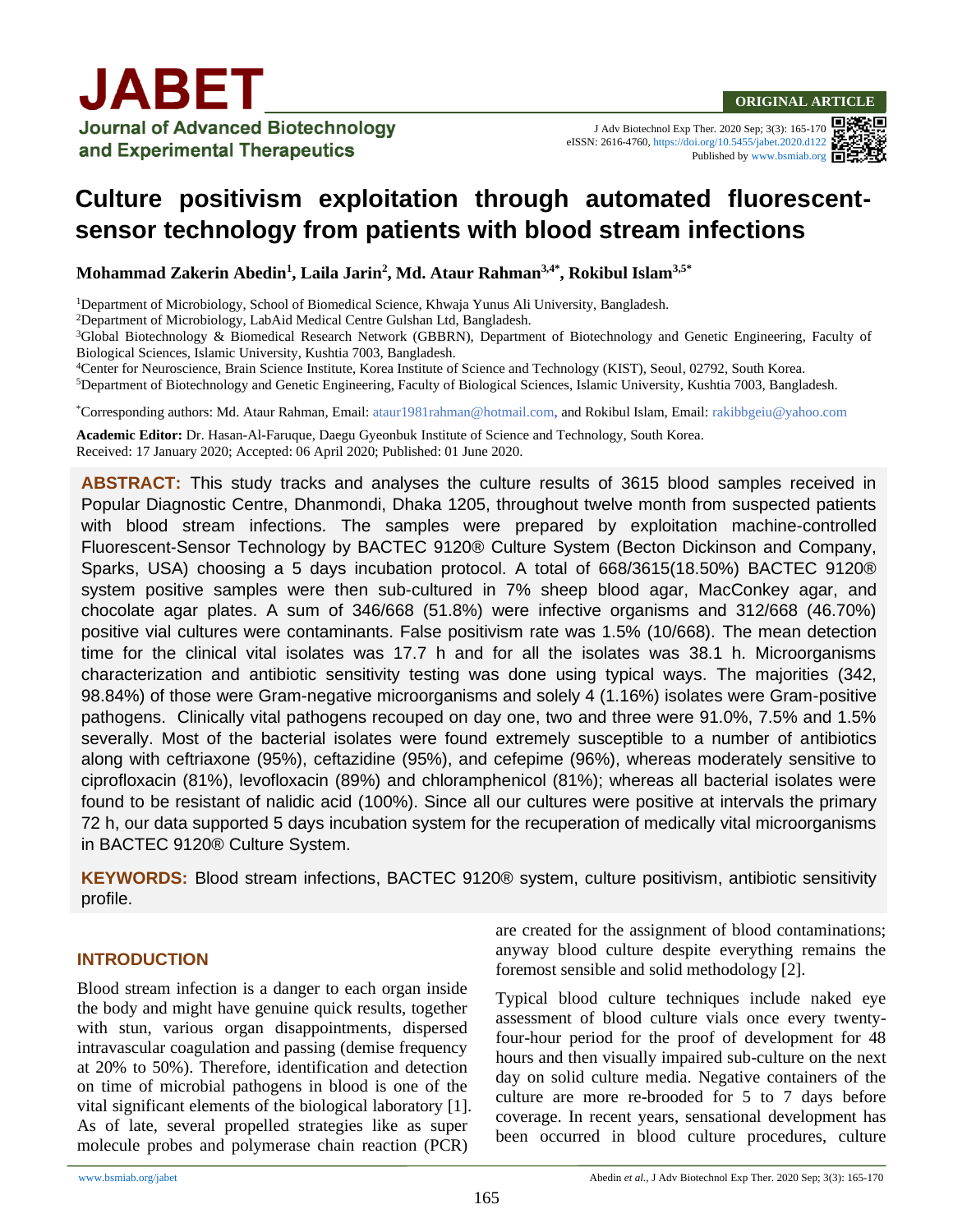media, and in the frameworks. The greater part of the mechanically propelled blood culture systems are completely machine driven constantly observed blood culture frameworks [3]. Every 8-10 minutes vials are screened by these frameworks and final out calculations supported by evaluations of changes related with being development. Presently, 4 frameworks are accessible: Becton Dickinson Microbiology systems, Sparks, Md. (BACTEC®), Trek Diagnostic systems Inc., Organon Teknika, Durham, N.C. (BacT/Alert®), Westlake, Ohio (ESP®), and bioMerieux, Inc. Hazelwood, Mo. (Vital) [1]. All of those systems, there's none of significant distinction in the performances and everyone is extremely strong. Detection of growth is the principal differentiation exists within these systems [3]. For 5-7 days incubation period is programmed by the applicant to incubate samples vials in the systems.

In this research the main point of analysis was to see the range of microscopic bacteria confined from blood samples, their opportunity to identification by BACTEC 9120®, antibiotic sensitivity- resistance profile and to investigate the information to make our mind up that incubation protocol much be a lot of appropriate by machine-controlled BACTEC 9120® culture system. In our study as suggested by the manufacturer, we introduced a five day convention of incubation as there's absence of printed data relating to the ideal duration of incubation for the system from this apart of the nation.

#### **MATERIALS AND METHODS**

#### **Materials**

All materials and chemicals were maintained in analytical grade in this research project.

#### **Bloodstream sample collection**

In this examination, we directed our study since December 2010 to November 2011 at Popular Diagnostic Centre Ltd, Dhaka 1205. The machinecontrolled incessantly monitored blood culture system utilized is BACTEC 9120®. During this study, a complete of 3615 blood samples from individuals of suspected septicemia was received. Blood samples were collected by antiseptic method.

#### **Blood culture through BACTEC 9120® method**

A 1-5 milliliter amount of blood sample was inoculated into BACTEC Peds Plus/F for kids and 8-10 milliliter into BACTEC Aerobic/F culture vials for adults. Only aerobic blood cultures were done in this study. According to the maker's directions, culture bottles were stacked into the BACTEC 9120® system with inoculated blood samples. Five days incubation time was maintained in the complete examination. Every culture vial contained advanced Soybean-Casein Digest broth with  $CO<sub>2</sub>$  and resin (nonionic adsorbing resin and cationic exchange resin) to neutralize an enormous kind of antibacterial agents. At the bottom level, each vial has a synthetic sensing element which might observe rising in carbon dioxide  $(CO<sub>2</sub>)$  created by development organisms. This sensing element was checked by the machine each 10 minutes for a rise in its fluorescence units that is corresponding to the measure of CO2 created. A positive perusing demonstrates the hypothetical nearness of feasible microorganisms within the vials. At whatever point there was a signal of microorganism development, the location time was reported by BACTEC 9120® system programming bundle. Days were determined as full 24 h time frames. For instance, disconnects were recognized at 24, 48, and 72 h thought of as distinguished on the very first moment, two and three severally.

## **Bacterial subculture**

All machine signal positive case bottles were subcultured on MacConkey agar, blood agar, and chocolate agar media. Also we conducted Gram staining from all of the machine signal positive cases and then the primary results were shared with medical practitioner. Standard biochemical methods were used for identification from sub-culture growth. In this work, negative culture bottles weren't analyzed for sub-culture because it has been demonstrated to be gratuitous [4, 5].

#### **Bacterial identification and standardization**

Microscopic organisms bacteria were described and known exploitation customary strategies [6] as antecedently represented [7, 8]. Stocks of isolates were prepared by suspending a loop full of each bacterial growth in 10 milliliter nutrient broth. When incubation at  $37^{\circ}$ C for 12 h, the turbidity was acclimated to be outwardly practically identical with a 0.5 McFarland's standard.

#### **Antibiotic sensitivity testing**

Bacterial antibiotic sensitivity of the pure growth to entirely unexpected antibiotics has made up our minds by the Kirby- Bauer disc diffusion method and supported the rules of the Clinical and Laboratory Standards Institute (CLSI) [9]. The subsequent medical drugs were used that contained agents: Ceftriaxone (30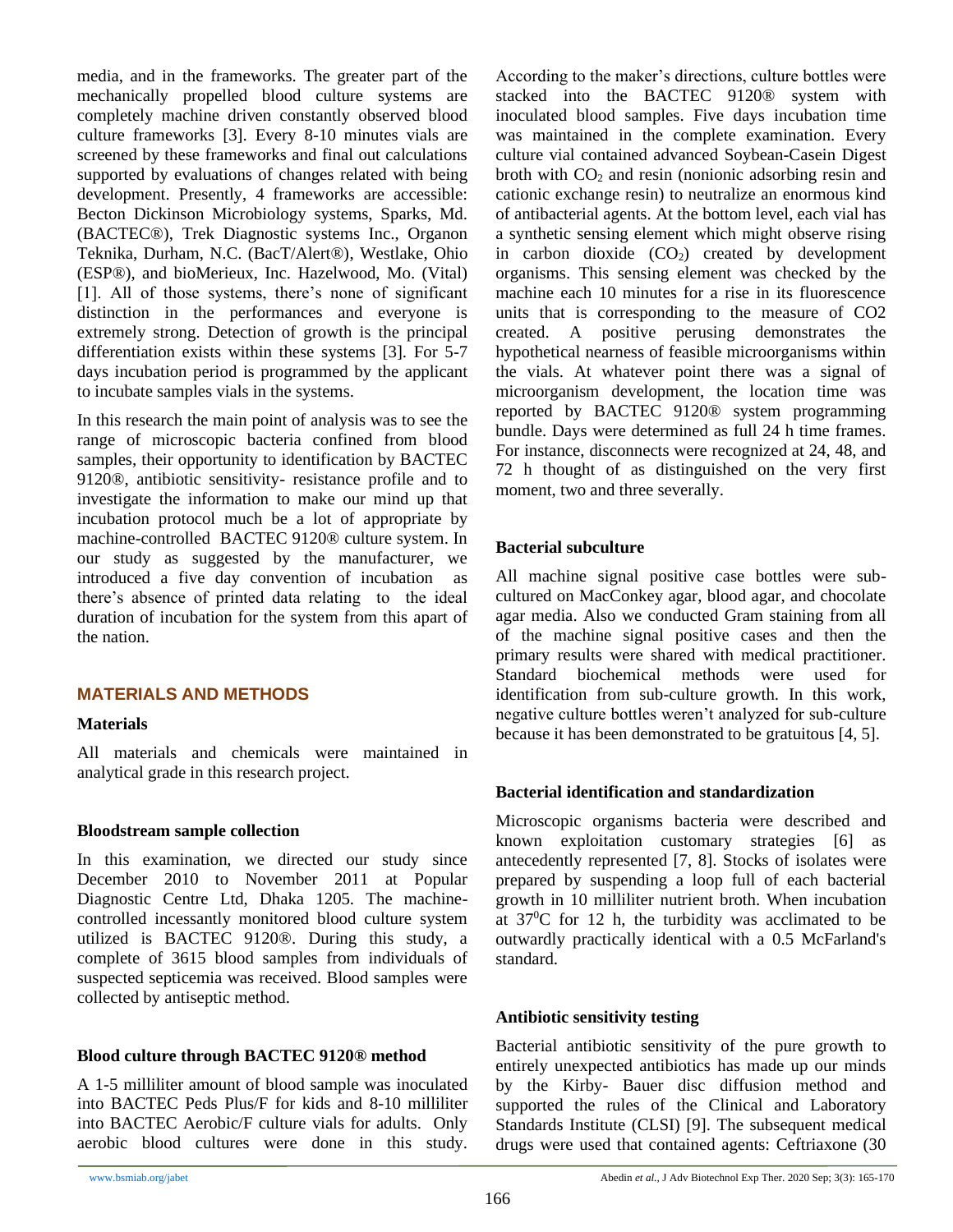µg), Ceftazidine (30 µg), Cefepime (30 µg), Ciprofloxacin (5  $\mu$ g), Levofloxacin (30  $\mu$ g), Chloramphenicol (25 µg), Nalidic acid (30 µg). Muella-Hinton agar culture plates were inoculated with bacteria from the stock arrangement effectively acclimated to the 0.5 MacFarland's turbidity standard. The antibiotic discs were henceforth fastidiously superimposed on the agar and incubated at 37° C for 24-48 h.

#### **RESULTS**

#### **Bacterial growth based on fluorescent-sensor technology**

A total of 3615 specimens were gotten for culture over a time of one year. Over the course of our study, 668 (18.5%) culture vials were hailed positive by BACTEC 9120® and pure growth of bacteria were segregated from 346 positive culture vials. There have been 207 males and 139 females. The male feminine magnitude relation was 1.4:1. Pure organisms were recovered from 346 (100%) culture vials and no double organism was found from positive culture bottles. An aggregate of ten positive cases vials (1.5%) were taken as false positive, as they indicated no life form on Gram staining and no development on sub-culture **(**Table 1).

Infectious agents recouped from positive signal cultural bottle and opportunity to detections is appeared within the Table 2.

**Table 1:** Analysis results from both BACTEC 9120® culture system & conventional culture methods.

| Group                    | Number of vials | Percent $(\% )$ |
|--------------------------|-----------------|-----------------|
| Single<br>microorganisms | 346             | 9.6             |
| (pure)                   |                 |                 |
| Contaminated growth      | 312             | 8.6             |
| False positive signals   | 10              | 0.27            |
| No Growth                | 2947            | 81.53           |
| Total                    | 3615            | 100.0           |

**Table 2:** Ideal time to identification of bacterial isolates by BACTEC 9120® culture system

| Microorganisms      | Number (%) of Bacteria recovered on | <b>Total</b><br>$(\%)$ |       |                |                  |       |
|---------------------|-------------------------------------|------------------------|-------|----------------|------------------|-------|
| Enterobacteriaceae: | $\mathbf{1}$                        | $\overline{2}$         | 3     | $\overline{4}$ | 5                |       |
| Salmonella typhi    | 192                                 | 07                     | 05    |                |                  | 204   |
| Salmonella          | 93                                  | 15                     |       |                |                  | 108   |
| paratyphi A         |                                     |                        |       |                |                  |       |
| Escherichia coli    | 14                                  | 02                     |       |                |                  | 16    |
| Klebsiella          | 06                                  | 01                     |       |                |                  | 07    |
| pneumoniae          |                                     |                        |       |                |                  |       |
| Other Gram-         |                                     |                        |       |                |                  |       |
| negative Bacteria:  |                                     |                        |       |                |                  |       |
| Acenetobacter spp.  | 03                                  |                        |       |                |                  | 03    |
| Pseudomonas spp.    | 03                                  | 01                     |       |                |                  | 04    |
| Other Gram-Positive |                                     |                        |       |                |                  |       |
| Cocci:              |                                     |                        |       |                |                  |       |
| Streptococus        | 01                                  |                        |       |                |                  | 01    |
| pneumoniae          |                                     |                        |       |                |                  |       |
| Staphylococcus      | 02                                  |                        |       |                |                  | 02    |
| aureus              |                                     |                        |       |                |                  |       |
| Streptococus spp    | 01                                  |                        |       |                |                  | 01    |
| Group D             |                                     |                        |       |                |                  |       |
|                     | 315                                 | 26                     | 5     | $\overline{0}$ | $\boldsymbol{0}$ | 346   |
|                     | (91.0)                              | (7.5)                  | (1.5) |                |                  | (100) |

#### **Sub-culture of clinically vital microorganisms**

A total of 668 positive vials were sub-cultured, out of that 346 (51.8%) were clinically vital pathogens and 312 (46.7%) were contaminants. False positivism rate was 1.5% (10/668). The segregation ratio was 1.16% (4) for Gram-positive and 98.84 %( 342) for Gram-negative bacteria. In this examination, Gram-negative bacteria were foremost pathogens which were under the family of Enterobacteriaceae. In our study a total of 315 (91.0%) Positive cases cultures turned on day one; 26 (7.5%) extra isolates were recovered on day two. Just five isolates recognized on day three were *Salmonella typhi*  however when 96 h and one hundred twenty (120) h there was no any single significant isolate during this study (Figure 1). At five (5) days interval incubation period, 312 (46.7%) positive signal vial cultures were contaminants detected and extremely few amounts (1.5%) were showed false positive signals that each culturally and Gram-stain was negative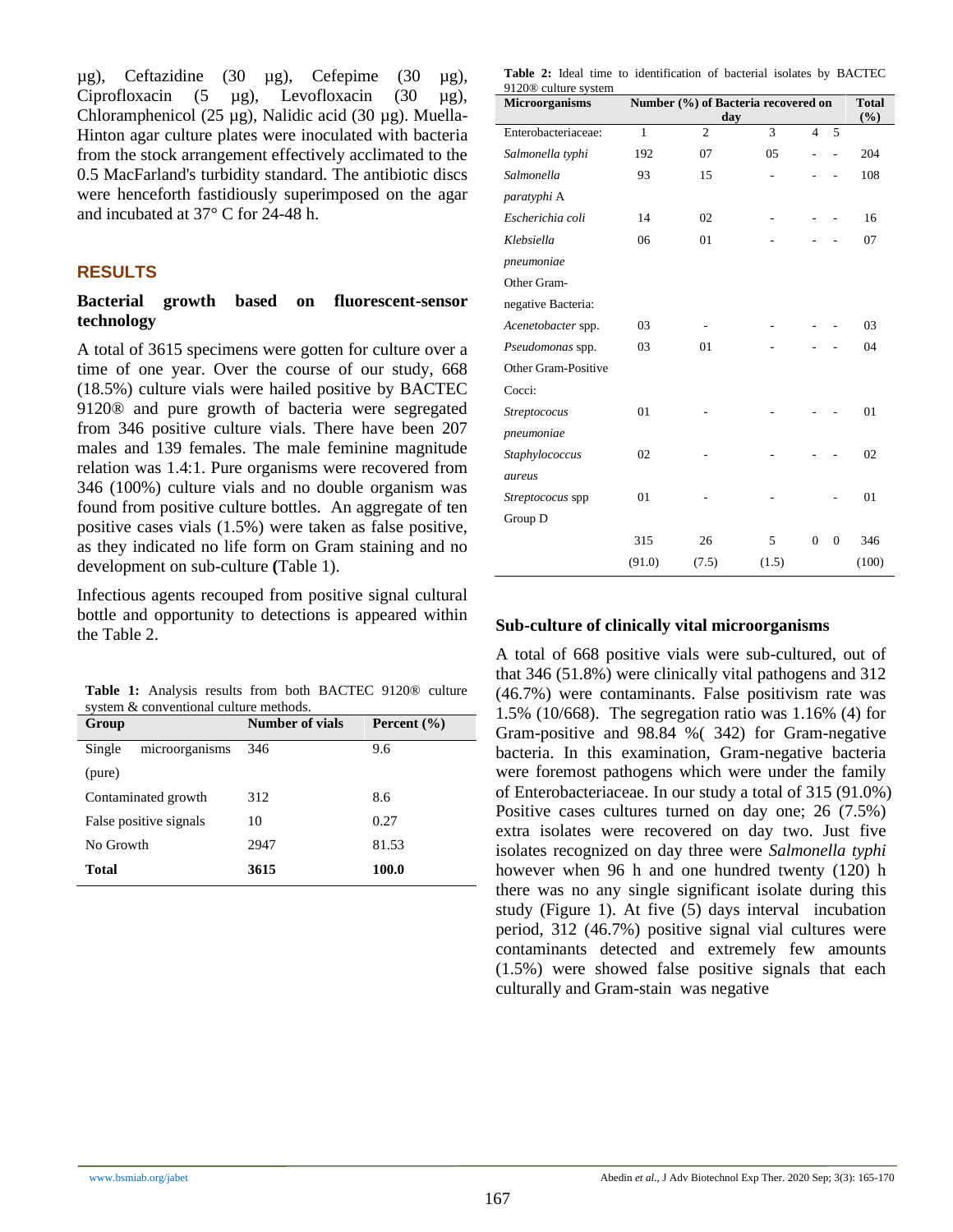

**Figure 1.** Total range of clinically vital microorganisms and detection time.

#### **Susceptibility of culturing microorganisms**

Antibiotic susceptibility tests by Kirbey-Bauer disc diffusion method are shown in figure 2. A considerable range of Gram-negative isolates were sensitive to firstline agents, i.e. Ceftriaxone, Ceftazidime, Ciprofloxacin, Chloramphenicol, Cefepime, Levofloxacin and Nalidicacid.



**Figure 2.** Anti-biogram sensitivity and resistant pattern of blood culture isolates **(**AML=Amoxycillin, AZM= Azithromycin, CRO=Ceftriaxone, CAZ=Ceftazidime, CIP=Ciprofloxacin, C=Chloramphenicol, FEP=Cefepime, LEV=Levofloxacin, and NA= Nalidic acid).

#### **DISCUSSION**

Most of continuous observance machine-controlled blood culture systems are typically three to five days incubation period, suggested once they were initial introduced in Bangladesh. However, 5 days incubation duration is longer for detailing negative results and extra equipment would be needed to suit the accumulated and the accrued range of vials, thus what is more we have a tendency to follow a multi-day brooding convention in our research facility. In this investigation, we recovered 315 (91.0%) clinically vital microorganism isolates at interval the primary twenty four hours of incubation and 31(9.0 %) by the remainder of four days of incubation. Comparable investigations were performed with alternative machine-controlled culture frameworks for deciding the timeframe needed for these frameworks. There are 4 days blood culture positivism rumored by Nita Pal *et al* [10] was 97.61%, Reisner, *et al*.[3] was 97.35% and Baka, *et al*.[11] 98.5%, while Kara, *et al*.,[12] rumored an occasional culture positivism of 77%. Durmaz, *et al*., recuperate a large portion of the bacteria at intervals of 5 days [2]. A few agents have reputed at intervals of 3 days in 96-98% positivism cases [5, 13-17].

In this analysis, medically essential Gram-negative and Gram-positive bacteria were 98.84% and 1.16% respectively, comparable isolation rates were accounted by Durmaz, *et al*., [2] rumored a lot of Gram-negative bacteria. In our investigation, Gram-negative bacteria were the foremost pathogenic bacteria under the family of *Enterobacteriaceae* that corresponds with different examinations. The general defilement rate of blood culture was 8.63 %( 312/3615), that is somewhat higher contrasted with elective investigations [10, 18, 19]. This might result to the way that in our examination, nursing employees were blame for getting blood for culture rather than explicitly prepared phlebotomists. At whatever point prepared phlebotomists are used in such settings, a decreased defilement may be accomplished as found by Weinbaum *et al.* [20].

Our investigation had 2 attainable impediments. Right off the bat, no consideration was taken the amount of blood sample inoculated in every vial to search out the outcomes with in progress routine day by day follow in this establishment. Besides, we couldn't consider previously used antibiotics. The BACTEC 9120® blood culture media utilized antibiotic neutralize agents. Blood specimens of patient getting antibiotics didn't differ from the pre-antibiotic specimens for the opportunity to identify the microorganisms was appeared by Kara*, et al*.,[12]

Finally, our information bolster a 5-days incubation procedure for recuperation of routine microscopic organisms with the BACTEC 9120® culture system with in general un-wellness prevalence of 9.57% and negative predictive value and positive predictive value of 100% and 51.80% respectively. This is often virtually similar observations by alternative investigators [3-5, 11-14]. All isolates were found extremely susceptible to a number of antibiotics including ceftriaxone (95%), ceftazidine (95%), and cefepime (96%), while moderately sensitive to ciprofloxacin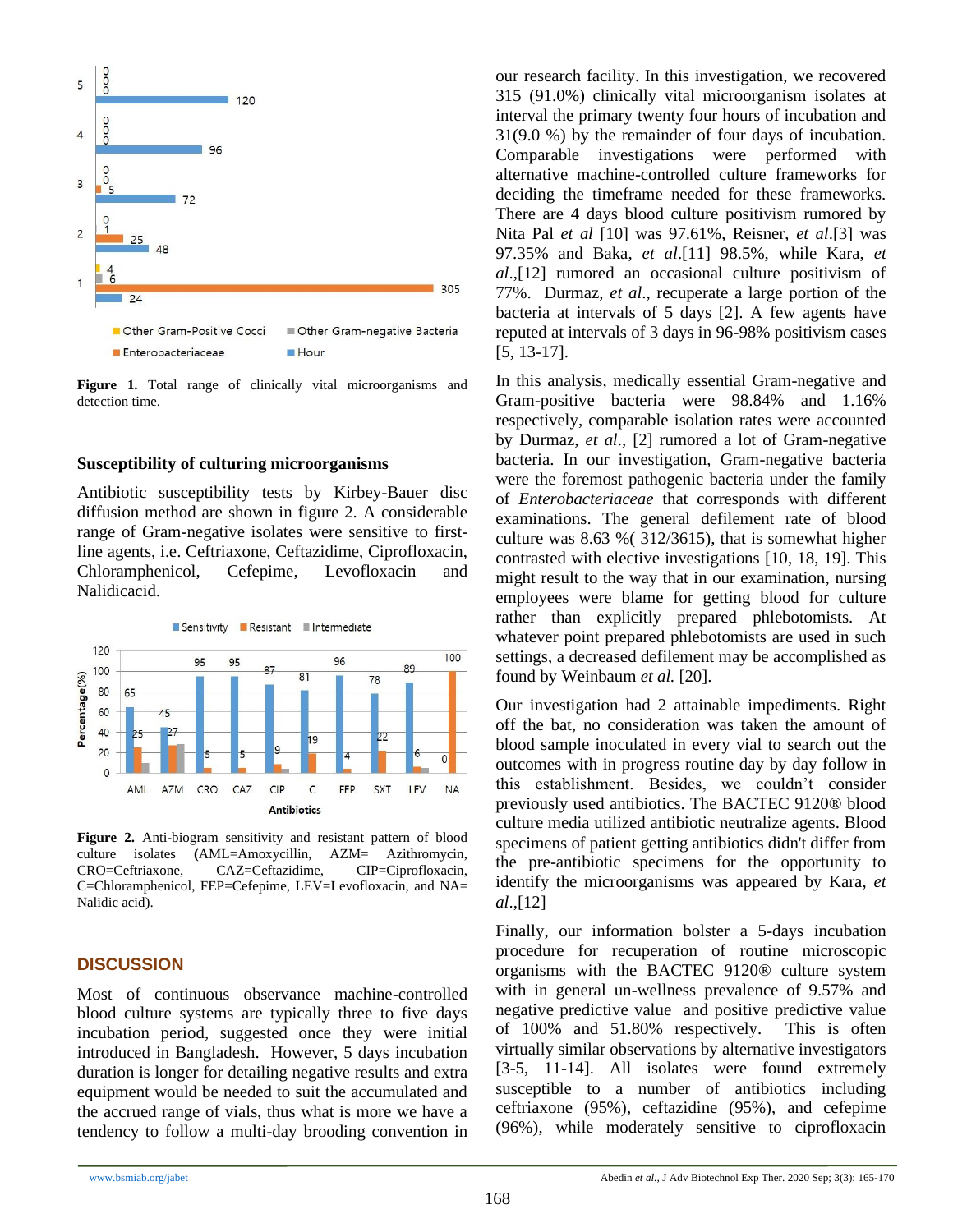(87%), levofloxacin (89%) and chloramphenicol (81%); while all of bacterial isolates found to be resistant in Nalidic acid (100%).

#### **CONCLUSIONS**

In conclusion, the most of pathogens were recuperated at intervals of three (3) days. There's no infective being isolated from the remainder of two (2) days. Even if there's not ample printed information relating to the optimum incubation time for this technique, the data in our examination prescribe is that a rebate of the 5-day timeframe that was commonly applied with the BACTEC 9120® framework to three (3) days is feasible, that successively renders the BACTEC 9120® system a simper device.

## **ACKNOWLEDGEMENT**

We are grateful to the managing director of the Popular Diagnostic centre Limited to conduct this study. We thank Mr. Md. Nurul Islam Tutul Lab In charge of the Department of Microbiology for assisting in laboratory work.

## **FUNDING**

There is no external funding received

## **CONFLICTS OF INTEREST**

Authors declared that they have no conflict of interest.

#### **REFERENCES**

- [1] Forbes BA, Sahm DF, Weissfeld AS. Bailey and Scott's Diagnostic Microbiology. 11th ed. St. Luise Mosby; 2002.
- [2] Durmaz G, Tercan US, Aydinli A, Kiremitci A, Kiraz N, Akgun Y. Optimum detection times for bacteria and yeast species with the BACTEC 9120 aerobic blood culture system: Evaluation for a 5-year period in a Turkish University Hospital. J Clin Microbiol 2003; 41:819-21.
- [3] Reisner BS, Woods GL. Times to detection of bacteria and yeast in 9240 Blood culture bottles. J Clin Microbiol 1999; 37: 2024-6.
- [4] Doern GV, Brueggemann AB, Dunne WM, Jenkins SG, Halstead DC, McLaughlin JC. Four-day incubation period for blood culture bottles processed with the Difco ESP blood culture system. J Clin Microbiol 1997; 35: 1290-2.
- [5] Hardy DJ, Hulbert BB, Migneault PC. Time to detection of positive BacT/ Alert cultures and lack of need for

routine subculture of 5- to 7- day negative cultures. J Clin Microbiol 1992; 30: 2743-5.

- [6] Barrow GI, Feltham RKA. Cowan and Steel's Manual for the Identification of Medical Bacteria. 3rd edition, Cambridge University Press 1993; Pp331.
- [7] Ehwarieme DA, Egbule OS, Okonjo NP. Antibotic resistance profile of soil-borne enteric bacteria isolated from parts of Delta State, Nigeria. Journal of Applied Sciences 2010; 13(1): 8949-8958.
- [8] Enabulele OI, Ehwarieme DA, Aluyi HSA. Resistance pattern of *Salmonella* isolates from food, animal and human sources, to common antimicrobial agents. Global Journal of Pure and Applied Sciences 2008; 14(2): 179- 182.
- [9] Wayne, PA. Clinical and Laboratory Standards Institute. Performance Standards for Antimicrobial Susceptibility Testing. 17th International Supplement. CLSI M100- S17 2001.
- [10] Pal N, Sharma R, Rishi S, Vyas L. Optimum Time to Detection of Bacteria and Yeast Species with BACTEC 9120 Culture System from Blood and Sterile Body Fluids. J. of Laboratory Physicians 2009; 1(2): 69.
- [11] Baka S, Logginidis I, Efstratiou V, Panagiotopoulou E, Kaparos G, Gerolymatos K. Time to positivity of BACTEC blood culture bottles, abstr. No. 1733\_441. *In*  Abstracts of the 17th European Congress of Clinical Microbiology and Infectious Diseases ICC, Munich, Germany, 2007.
- [12] Kara A, Kanra G, Cengiz AB, Apis M, Gür D. Pediatric blood culture: Time to positivity. Turk J Pediatr 2004; 46: 251-5.
- [13] Bourbeau PP, Pohlman JK. Three days of incubation may be sufficient for routine blood cultures with BacT/Alert FAN blood culture bottles. J Clin Microbiol 2001; 39: 2079-82.
- [14] Bourbeau PP, Foltzer M. Routine incubation of BacT/Alert FA and FN blood culture bottles for more than 3 days may not be necessary. J Clin Microbiol 2005; 43: 2506-9.
- [15] McGowan KL, Foster JA, Coffin SE. Outpatient pediatric blood cultures: Time to positivity. Pediatrics 2000; 106: 251-5.
- [16] Endimiani A, Tamborini A, Luzzaro F, Lombardi G, Toniolo A. Epidemiology of bloodstream infections and time to detection of positive blood culture: An evaluation of the automated BacT/Alert and BACTEC 9240 systems. New Microbiol 2002; 25:9-16.
- [17] Johnson AS, Touchie C, Haldane DJ, Forward KR. Four-day incubation for detection of bacteremia using BACTEC 9240. Diagn Microbiol Infect Dis 2000; 38: 195-9.
- [18] Smith JA, Bryce EA, Ngui-Yen JH, Roberts FJ. Comparison of BACTEC 9240 and BacT/Alert blood culture system in an adult hospital. J Clin Microbiol 1995; 33: 1905-8.
- [19] Nolte FS, Williams JM, Jerris RC, Morello JA, Leitch CD, Matushek S. Multicenter clinical evaluation of a